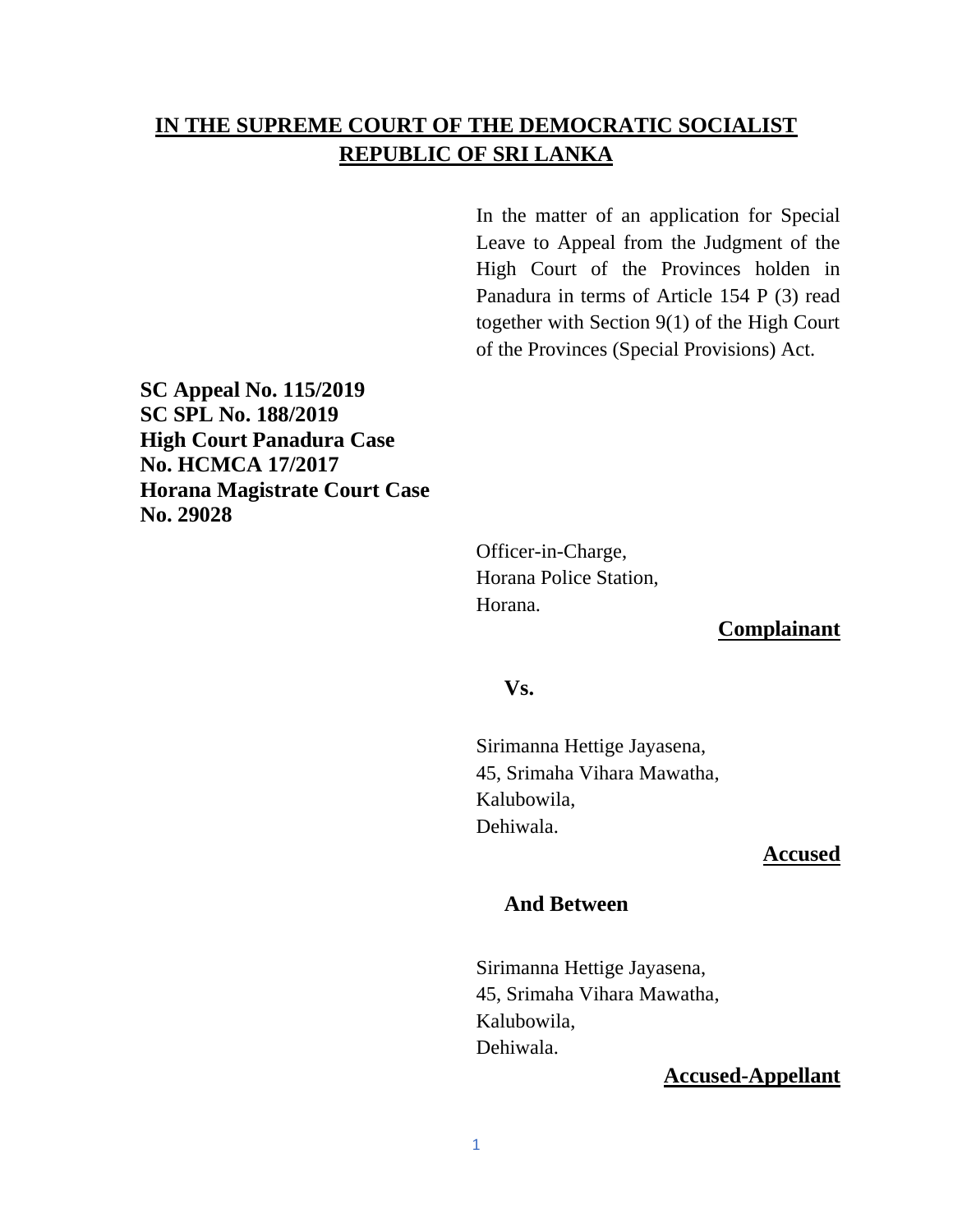#### **Vs.**

Officer-in-Charge, Horana Police Station, Horana.

# **Complainant-Respondent**

Hon. Attorney General, Attorney General's Department, Colombo 12.

#### **Respondent**

#### **And Now Between**

Sirimanna Hettige Jayasena, 45, Srimaha Vihara Mawatha, Kalubowila, Dehiwala.

# **Accused-Appellant-Petitioner**

## **Vs.**

Officer-in-Charge, Horana Police Station, Horana.

# **Complainant-Respondent-Respondent**

Hon. Attorney General, Attorney General's Department, Colombo 12.

# **Respondent-Respondent**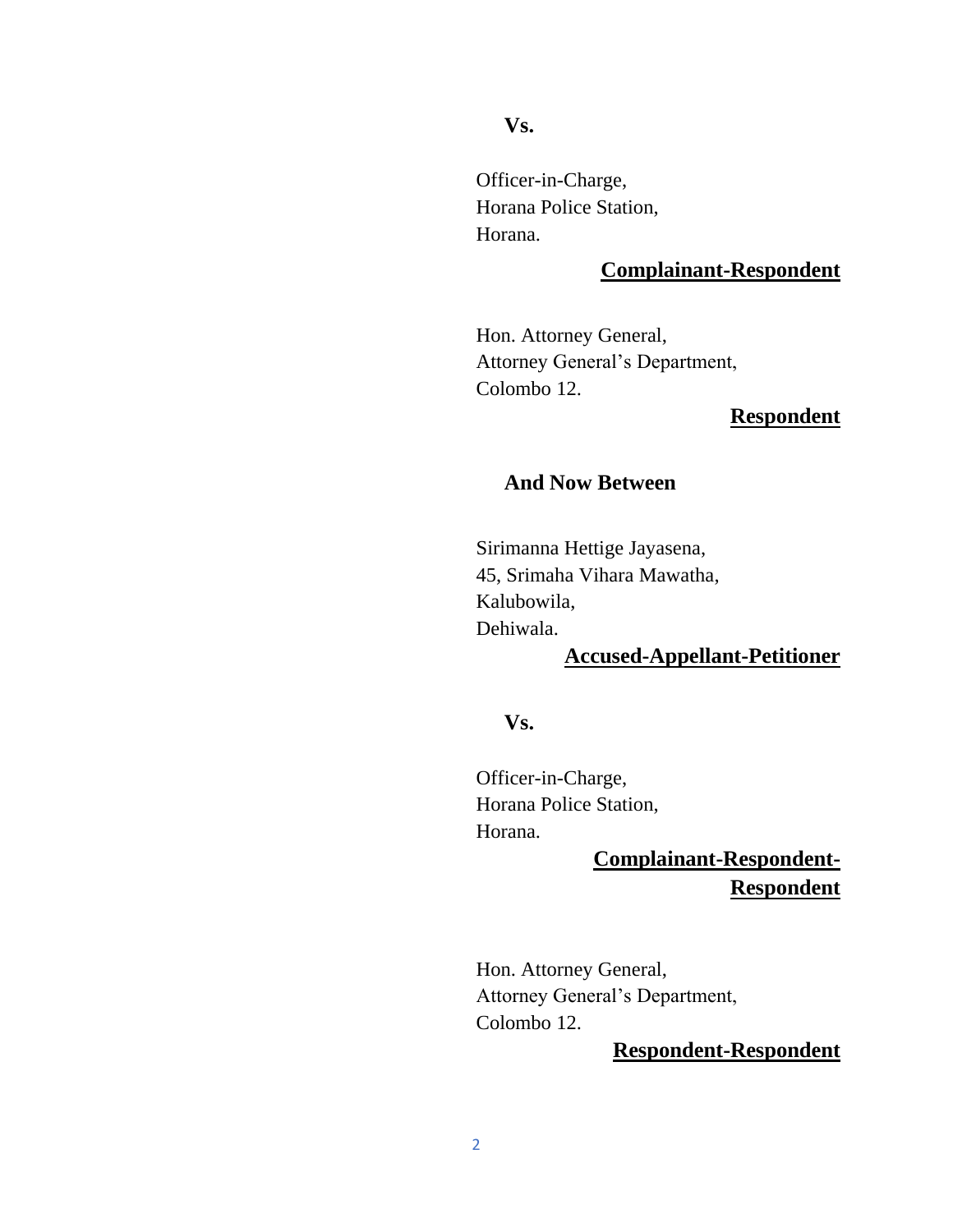**Before: Murdu N.B. Fernando, PC, J. A.L. Shiran Gooneratne, J. Arjuna Obeyesekere, J.**

**Counsel:** Saliya Pieris, PC with Varuna de Seram **for the Accused-Appellant-Petitioner.** G. Wakishta Arachchi, SSC **for the Complainant-Respondent-Respondent.**

**Argued on:** 11/01/2022

**Decided on: 04/04/2022**

# **A.L. Shiran Gooneratne J.**

The Accused-Appellant-Petitioner (hereinafter sometimes referred to as "the Petitioner"), was charged before the Magistrates Court of Horana, in Case Bearing No. 29028, for committing the following offences on or about 05/05/2007, whilst driving Vehicle Bearing No. WP-HI-2390.

- 1. Negligent driving an offence punishable under Section 214(1)(a) of the Motor Traffic Act read with Section 151(3) and Section 217(2) as amended, of the said Act.
- 2. Failure to avoid an accident an offence punishable in terms of Section 149(1) read with Section 224 of the said Act.
- 3. Failure to report an accident an offence punishable in terms of Section 161(1) read with Section 224 of the said Act.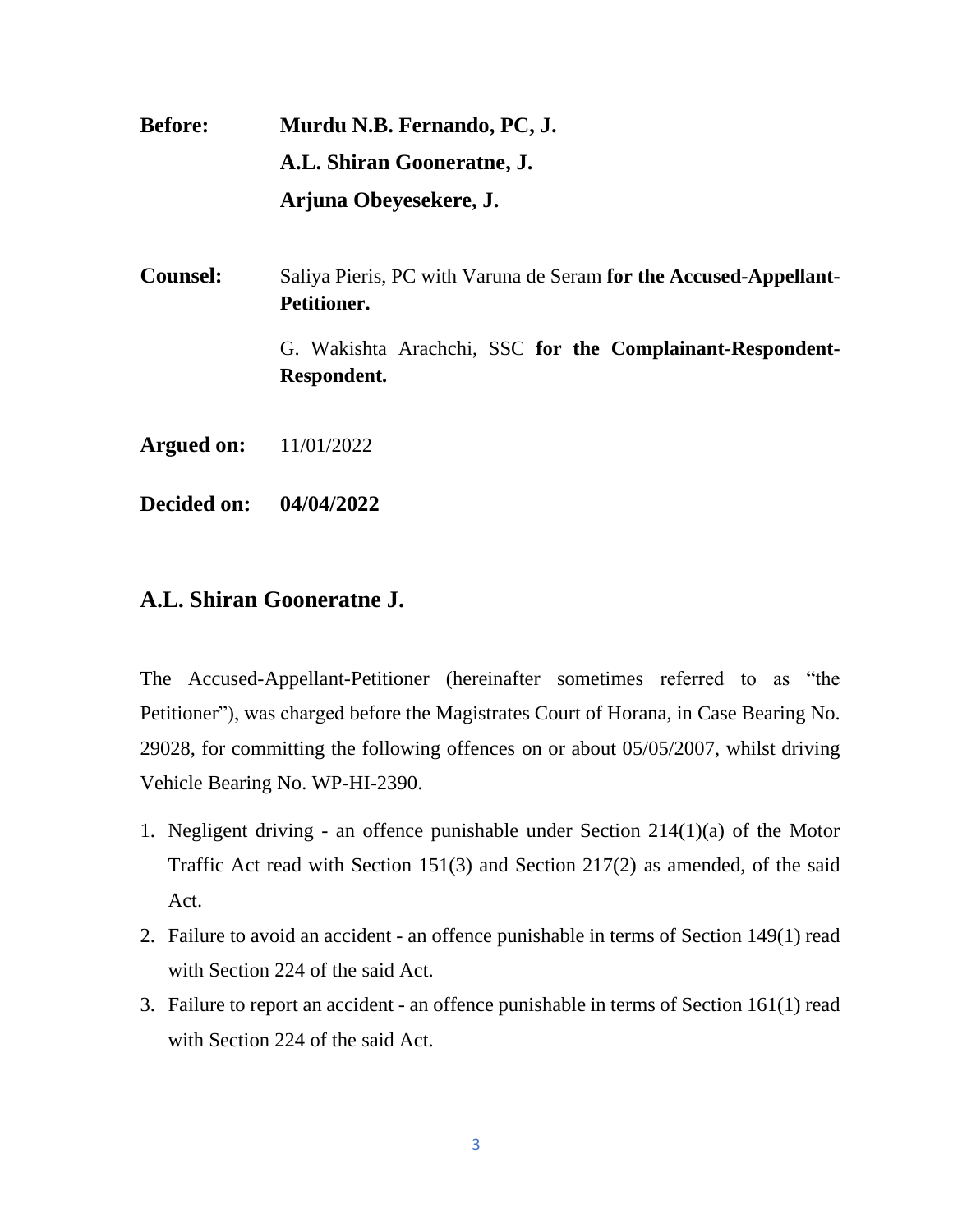4. Causing grievous injuries to an individual by reckless or negligent driving - an offence punishable under Section 329 of the Penal Code.

At the conclusion of the trial, the learned Magistrate by Judgment dated 23/01/2017, convicted the Petitioner on counts 1, 2 and 4, stated above, and by Order dated 27/02/2017, sentenced the Petitioner to pay a fine of Rs. 5,000/- and Rs. 2000/- on counts 1 and 2 respectively, and on count 4, a fine of Rs. 1500/- and 3 months Simple Imprisonment suspended for 5 years.

Being aggrieved, by the said Judgment and the said Order made by the learned Magistrate, the Petitioner, made an application dated 13/03/2017, to the Provincial High Court of Panadura in Case Bearing No. HCMCA 17/2017, to have the said Judgment and the Order set aside. At the conclusion of hearing, the learned High Court Judge, by Order dated 30/04/2019, affirmed the said conviction and the sentence imposed on counts 1 and 2. On count 4, the fine imposed was affirmed, however, the sentence of 3 months Simple Imprisonment suspended for 5 years was varied to be an active sentence of 3 months Simple Imprisonment.

By application dated 12/05/2019, the Petitioner sought Special Leave to Appeal from this Court, *inter alia*, to set aside and/ or vary the said Order made by the Provincial High Court of Panadura and the Judgment and the sentencing order made by the Magistrates Court of Horana.

Having heard submissions of both Counsel, this Court was inclined to grant Special Leave to Appeal on the following question of law;

*"Did the High Court give an opportunity to the parties to address the enhancement of the sentence before the sentence was enhanced."* 

The learned Magistrate, prior to imposing the said discretionary sentence, has made reference to the consideration of mitigatory circumstances. The prosecution did not object to such consideration nor did it seek an enhancement in sentence imposed on the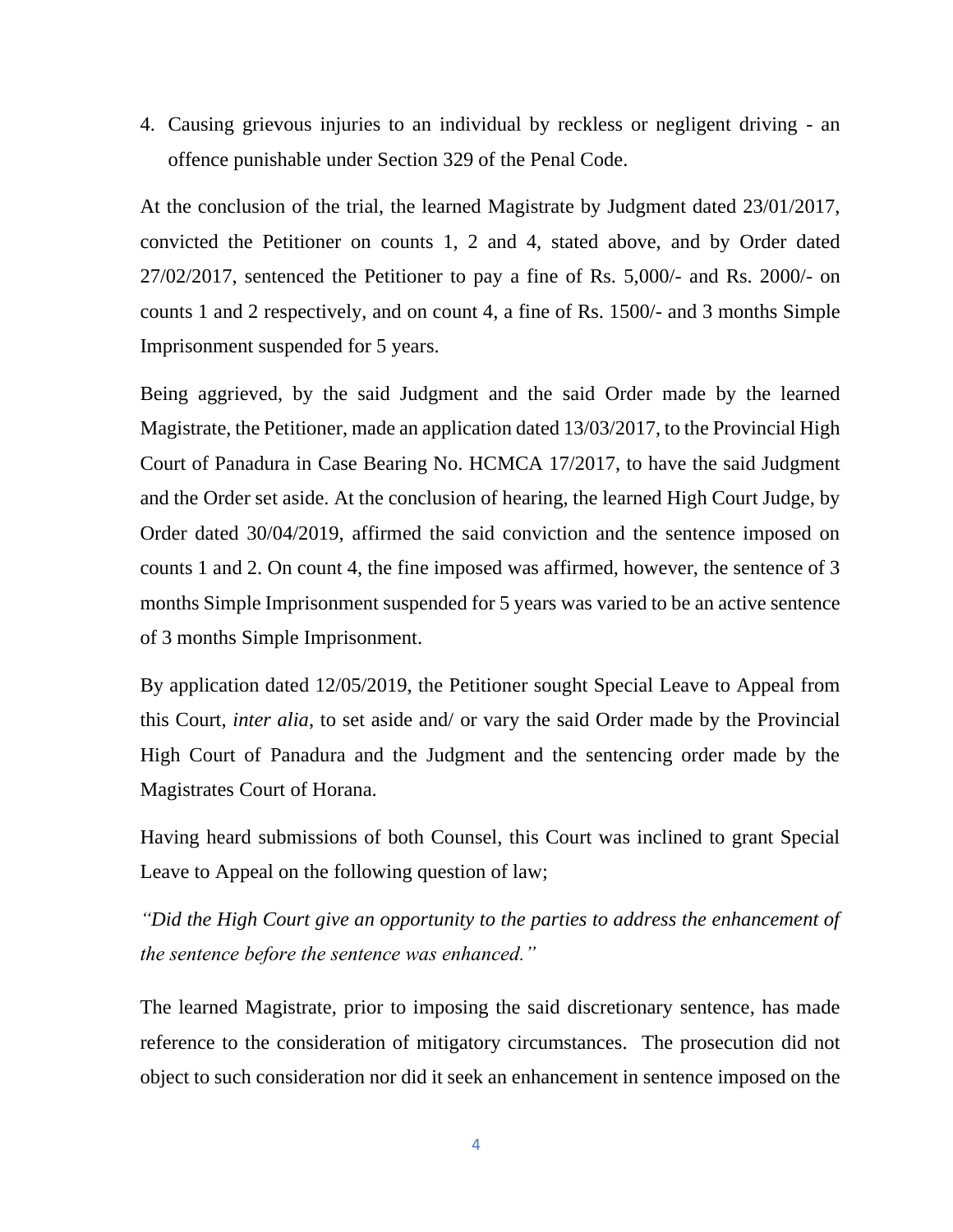Petitioner. Similarly, when this matter was taken up in appeal in the Provincial High Court, there was no application by the State for enhancement of sentence placed before the Court to be heard and decided.

In the circumstances, the position of the Petitioner is that no opportunity was afforded to him to show cause as to why the said variation of sentence should not be carried out.

The learned Senor State Counsel appearing for the Respondent contends that both parties have been heard and the learned High Court Judge addressed his mind to the mitigatory and the aggravating factors before varying the sentence. However, the learned Counsel concedes that the Respondent has not sought an enhancement of sentence in proceedings before the High Court.

In the said Order, the learned High Court Judge states that when considering the circumstances of this case the sentence imposed is not adequate and accordingly, has proceeded to vary the sentence imposed on count 4. The learned Judge did not state reasons for his decision when varying the relevant part of the sentence.

The learned President's Counsel for the Petitioner has cited the case of *Bandara vs. Republic of Sri Lanka (2002) 2 SLR 277***.** In the said case the Counsel appearing for the Hon. Attorney General invited the attention of Court to Section 336 of the Code of Criminal Procedure Act No. 15 of 1979, on the basis that the sentence imposed by the learned Magistrate was manifestly inadequate. In this case, prior to considering a variation in sentence, Gamini Amaratunga, J. at page 279, held that;

*"We, therefore, called upon the accused-appellant to show cause why his sentence should not be enhanced and we give him time to show cause".* 

In this case, the learned Magistrate having stated reasons for his decision, convicted and sentenced the Petitioner on counts 1, 2 and 4. On count 4, apart from the fine, a sentence of 3 months Simple Imprisonment was imposed and was suspended for 5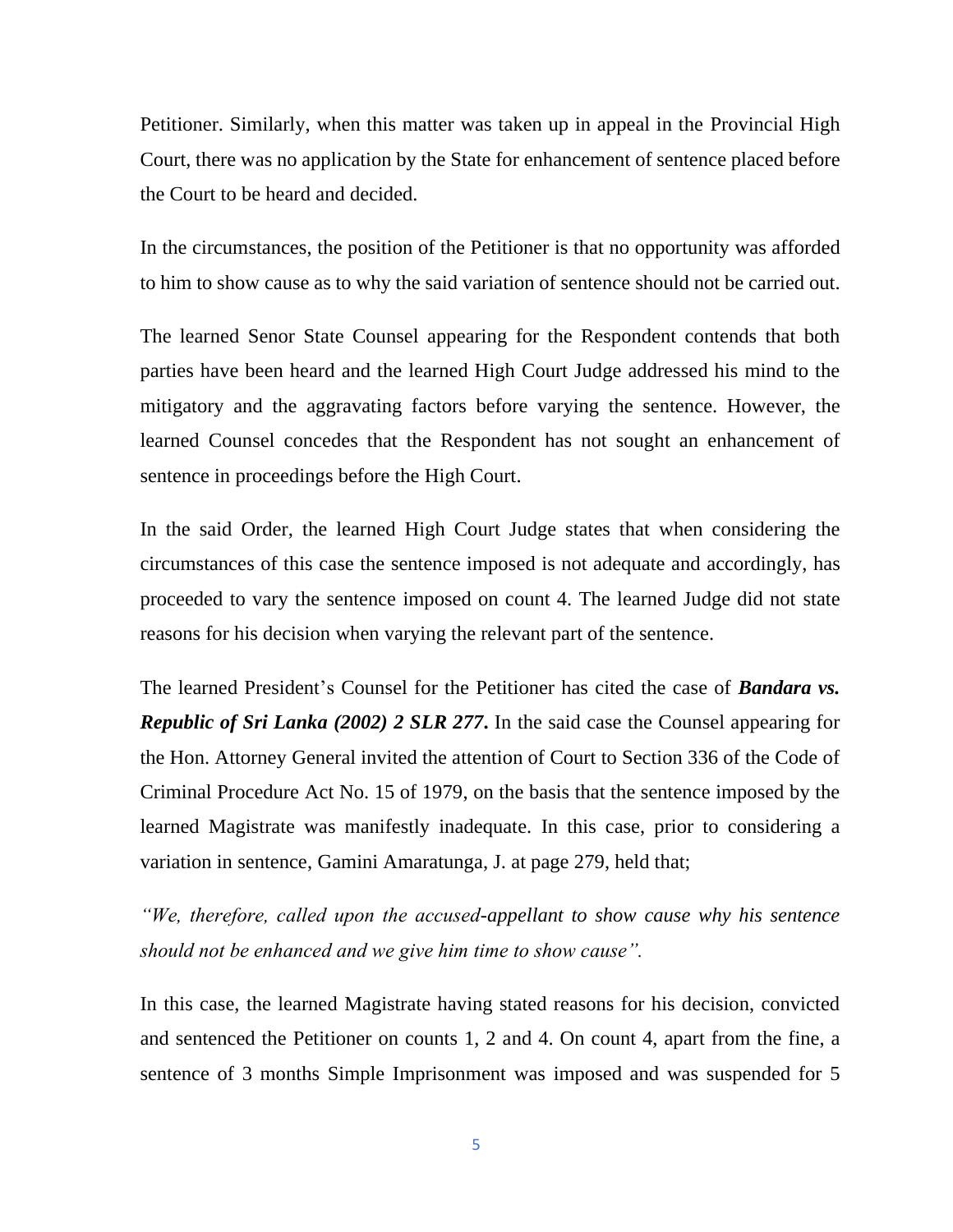years. By the said variation of sentence, the 3 months Simple Imprisonment was made operational.

The learned President's Counsel has also drawn the attention of Court to Case Bearing No. **SC/SPL/LA 39/2018.** In the said case no opportunity was given to the accused to show cause before the sentence was enhanced by the learned High Court Judge who revised the sentence in appeal. The Supreme Court cited with approval the Judgment in case **SC/SPL/LA No. 201/2006,** where it was held that;

*"it is a cardinal Principal that the accused person ought to be given an opportunity to present to court any argument that he might have against the enhancement of the sentence"*

The question of law raised by the Petitioner is based upon a failure of natural justice by not affording an opportunity to the Petitioner to be heard, prior to the said variation in sentence. A basic principle of procedural safeguard is that a man's defence must be heard fairly. *"An omission to give a party to a suit an opportunity of being heard is not merely an omission of procedure, but is a far more fundamental matter in that it is contrary to the rule of natural justice embodied in the maxim audi alteram partem" (Darmadasa vs. Piyadasa 2008 B.L.R 208)*

It is observed that, the conviction and sentence imposed by the learned Magistrate is not irregular and is sanctioned by law. The learned High Court Judge affirmed the conviction for reasons stated in the said Order, however, failed to give reasons for varying the sentence. When the High Court Judge interfered with an exercise of judicial judgment, the necessary factors leading to such interference should be stated. Also, when the Judge is inclined to a variation of sentence, the Judge should permit the Counsel to address Court as to the appropriateness of the varied sentence and to what extent should it be varied. I observe that the High Court Judge has failed to afford an opportunity to the Petitioner to be heard and to give reasons. A bald statement, as in this case, to justify a variation in sentence, does not suffice.